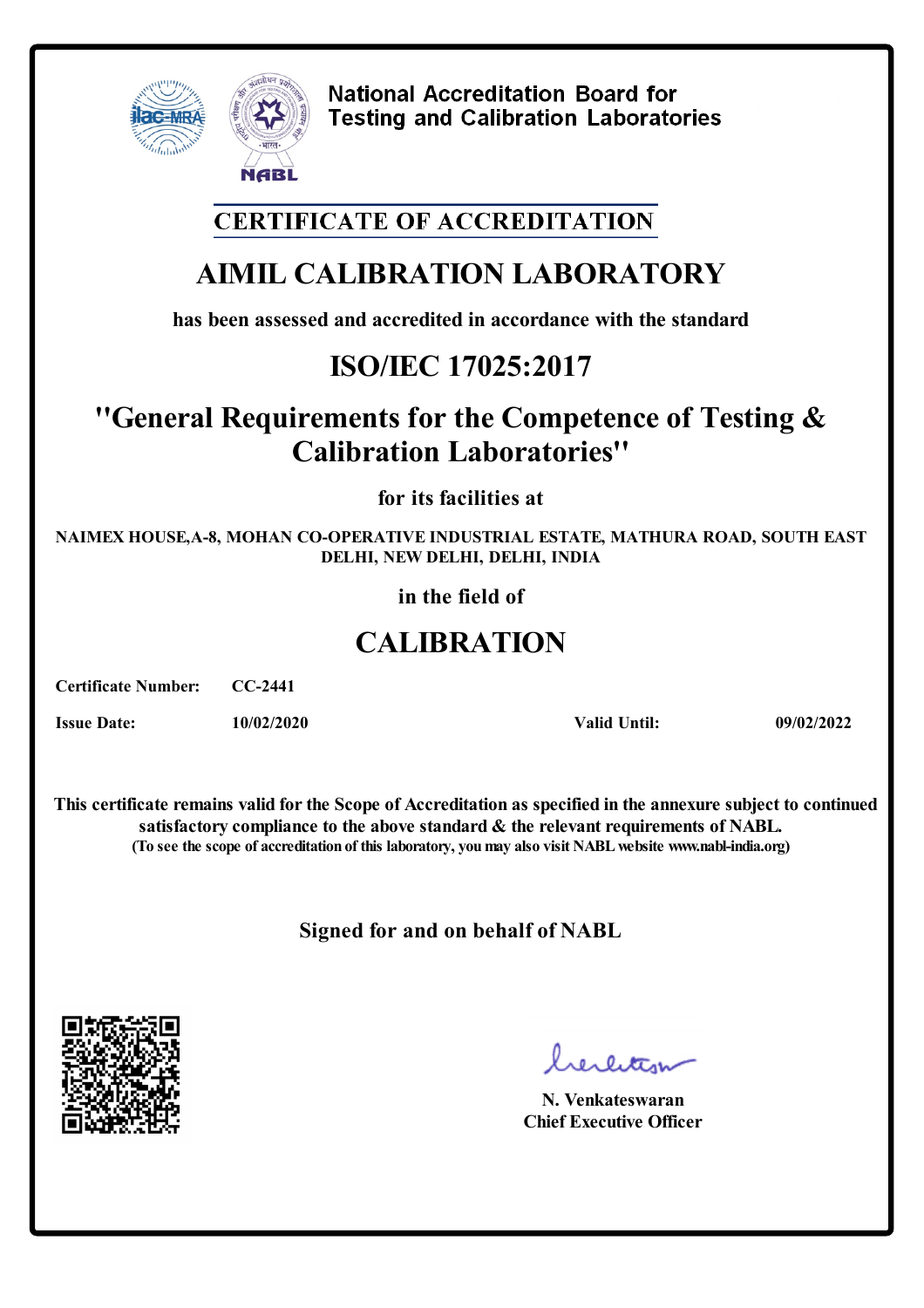

(A Constituent Board of Quality Council of India)



26.06.2020

#### **Extension in Validity of Accreditation**

NABL Policy: It is decided to extend the validity of accreditation for a period of one year to all conformity assessment bodies (CABs) where renewal of accreditation is to take place and accreditation validity date is between 01.01.2020 and 30.06.2022 subject to the following:

- 1. Providing satisfactory documents based on NABL-218 wrt compliance to the requirements of the relevant Standard and NABL requirements.
- 2. The CABs are required to conduct additional internal audit to ensure compliance with the standard requirements (by increasing the existing frequency of their audit plan) and submit the document.
- 3. The CABs are required to provide control charts and trends for assuring the validity of results
- 4. CABs are required to provide an undertaking to undergo unannounced assessment (onsite and/or remotely, depending on the situation) and actions as per NABL-216 thereof, at any point of time during the validity period.
- 5. Making payment of annual accreditation fee for the extended period.

#### **Examples:**

- Accredited CABs with date of issue 15.01.2018 and valid till 14.01.2020, then their Accreditation validity will be extended till 14.01.2021.
- Accredited CABs with date of issue 15.02.2019 and valid till 14.02.2021, then their Accreditation validity will be extended till 14.02.2022.
- Accredited CABs with date of issue 15.06.2020 and valid till 14.06.2022, then their Accreditation validity will be extended till 14.06.2023

#### **NOTE:**

- 1. The above will be applicable to the laboratories for which transition to ISO/IEC 17025:2017 version has been completed. For the laboratories which are accredited as per ISO/IEC 17025:2005 version, they have to undergo transition assessment (onsite and/or remotely, depending on the situation) and follow transition plan defined.
- 2. The above is not applicable to CABs where there will be a change in name of CAB and/or legal identity change and/or Premises change.
- 3. Also, the above is not applicable to the CABs which are not registered in portal (exemption-International accredited CABs).
- 4. Routine assessments will take place for any scope extension /addition.
- 5. Payment due to NABL can be deferred (postpone the payment) upto a period of Six (6) months. There will be no waive-off of any fee for any CABs. If payments are not made, then action as per procedure (NABL-216) will be initiated. There will be no relaxations wrt payment from 01.01.2021.

N.Venkateswaran **CEO, NABL**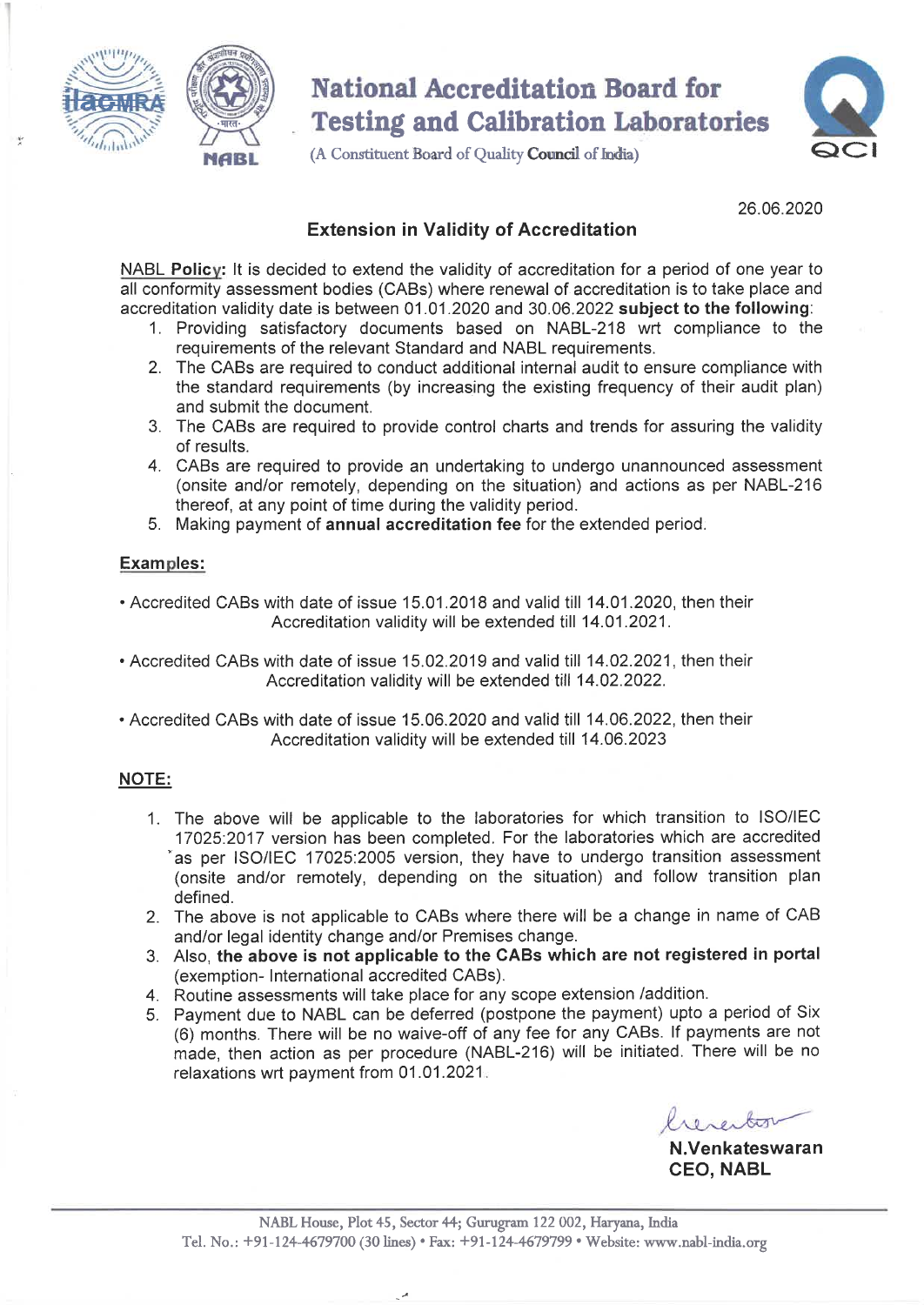



# **SCOPE OF ACCREDITATION**

| <b>Laboratory Name</b>        | AIMIL CALIBRATION LABORATORY, NAIMEX HOUSE, A-8, MOHAN CO-OPERATIVE<br>INDUSTRIAL ESTATE, MATHURA ROAD, SOUTH EAST DELHI, NEW DELHI,<br>DELHI, INDIA |                 |     |  |
|-------------------------------|------------------------------------------------------------------------------------------------------------------------------------------------------|-----------------|-----|--|
| <b>Accreditation Standard</b> | ISO/IEC 17025:2017                                                                                                                                   |                 |     |  |
| <b>Certificate Number</b>     | $CC-2441$                                                                                                                                            | Page No.:       | 1/2 |  |
| Validity                      | 10/02/2020 to 09/02/2022                                                                                                                             | Last Amended on | ۰   |  |

| S.No                      | Discipline / Group                                                 | Measurand or<br><b>Reference</b><br>Material/Type of<br>instrument or<br>material to be<br>calibrated or<br>measured / Quantity<br>Measured /<br><b>Instrument</b> | <b>Calibration or</b><br><b>Measurement</b><br>Method or<br>procedure                           | <b>Measurement range</b><br>and additional<br>parameters where<br>applicable(Range<br>and Frequency) | <b>Calibration and</b><br><b>Measurement</b><br>Capability(CMC) $(\pm)$ |
|---------------------------|--------------------------------------------------------------------|--------------------------------------------------------------------------------------------------------------------------------------------------------------------|-------------------------------------------------------------------------------------------------|------------------------------------------------------------------------------------------------------|-------------------------------------------------------------------------|
| <b>Permanent Facility</b> |                                                                    |                                                                                                                                                                    |                                                                                                 |                                                                                                      |                                                                         |
|                           | MECHANICAL-<br><b>ACCELERATION AND</b><br><b>SPEED</b>             | <b>RPM of Vibrators</b><br>Centrifuge, Los Angelos<br><b>Abrasion Testing</b><br>Machine, Vibrating<br>Machine                                                     | Using Tachometer as<br>per SANAS TR45-02                                                        | 10 RPM to 20000 RPM                                                                                  | 1.94% of rdg.                                                           |
| 2                         | MECHANICAL-<br><b>PRESSURE</b><br><b>INDICATING DEVICES</b>        | Hydraulic Pressure Dial<br>and Digital Pressure<br>Gauges                                                                                                          | <b>Using Digital Pressure</b><br>Gauge by Comparison<br>Method as per DKD-<br>R <sub>6</sub> -1 | 0 to 600 bar                                                                                         | 0.6bar                                                                  |
| 3                         | MECHANICAL-<br><b>PRESSURE</b><br><b>INDICATING DEVICES</b>        | Hydraulic Pressure Dial<br>and Digital Pressure<br>Gauges                                                                                                          | Using Dead Weight<br>Tester by Comparision<br>Method as per DKD-<br>R <sub>6</sub> -1           | 2.5 kg/cm2 $(-2.45 \text{ bar})$<br>to 30.5 kg/cm2 (~29.9<br>bar)                                    | 0.99% of rdg.                                                           |
| 4                         | <b>MECHANICAL-</b><br><b>PRESSURE</b><br><b>INDICATING DEVICES</b> | Hydraulic Pressure Dial<br>and Digital Pressure<br>Gauges                                                                                                          | Using Dead Weight<br>Tester by Comparision<br>Method, as per DKD-<br>R <sub>6</sub> -1          | 30 kg/cm2 (~29.4 bar)<br>to 600 kg/cm2 (~588.4<br>bar)                                               | 0.32% of rdg.                                                           |